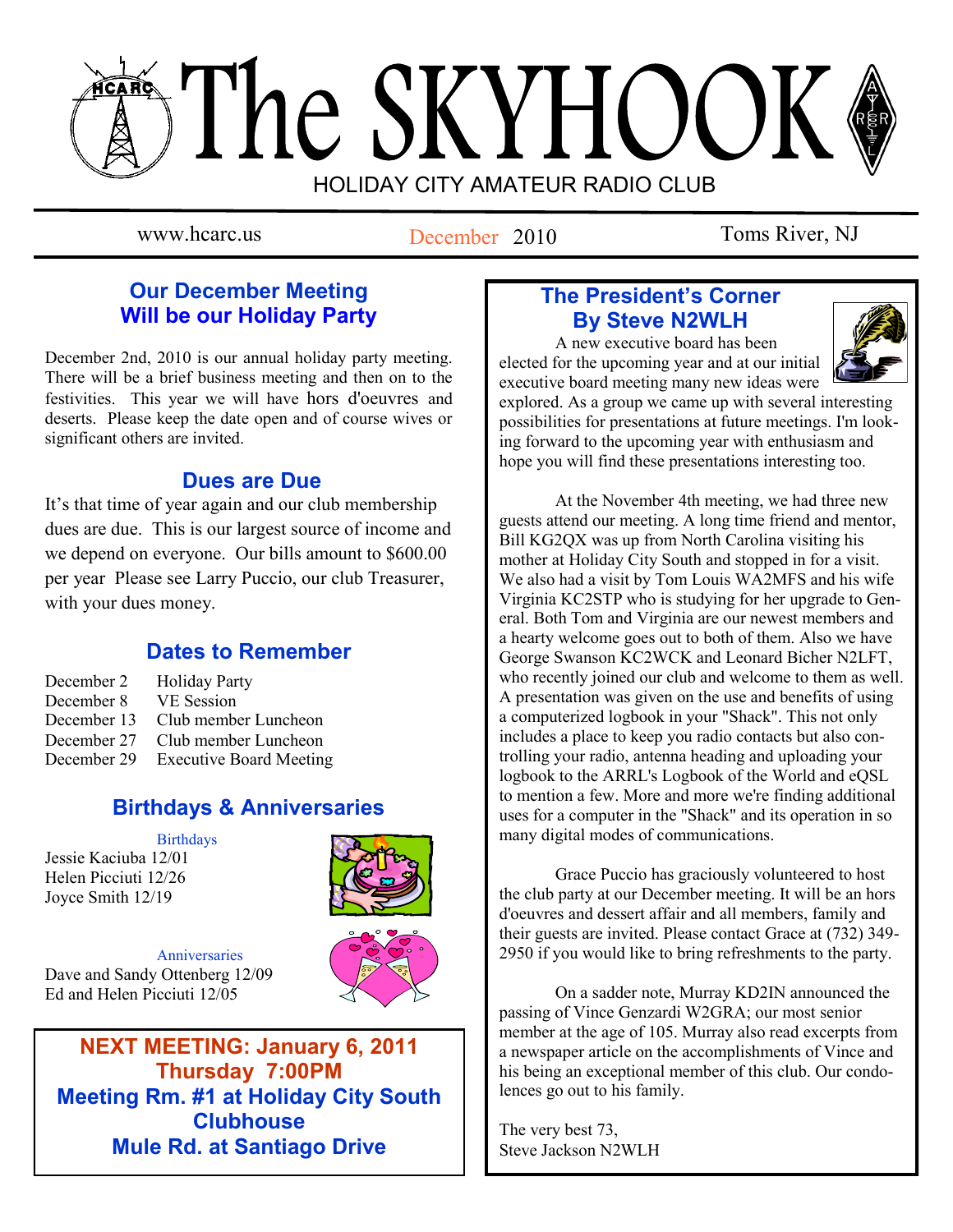## **Vince Genzardi W2GRA Silent Key**



On October 19, 2010 Vince Genzardi who was a founding member of the holiday City Amateur Radio Club passed away and became a member of the Silent Key club.

Vince was a radio fan from early boyhood when he became a radio operator on board a freighter after finishing High School. At age 17 1922 while in high school, in the Bronx New York City, he studied material from the ARRL and other sources and got his first license. His first transmitter was a vintage tube breadboard style rig and working New Jersey was the DX of that time.

After the ship experience his father suggested he take a position in the Fur District in New York City and he became a furrier on Fifth Avenue grading and pricing raw furs and eventually worked his way up to become a fur buyer.

When WWII came about Vince left the fur business and became a Radar Technician at the Sperry Corporation on Long island. After the war his radio experience landed him a job in broadcasting with the NBC television network. He worked in the RCA building in Manhattan. In later years he was part of the team that broadcast from the Cape Canaveral launch sites for the Apollo space missions. He was at the Kennedy Space Center when the first man landed on the moon.

After retiring he and his wife Sophie relocated from Fairlawn to Holiday City where he set up his radio equipment in the garage. He enjoyed working DX and talking to new and longtime friends all over the world.

# **HCARC Official Badge Ordering**

The club"s official badge maker is the Capital Engraving Co. in Longview, WA. To order a badge, simply call Capital at 1- 800-628-4985 after 1PM M-F. All that is required is to give your call and first name and your mail address. Use your credit card to pay. Cost is \$12.50 plus \$2 S&H. Al Ross WA7UQE will take care of you and create an official logo and club name on your personal badge.

#### *Our VE Crew*

Murray KD2IN, Bill AC2F, John K2JWH, Ed W1EAP, Larry K2QDY, Jamie W2QO, John KQ4WR, Stan KB2PD Steve N2WLH, Kevin W2FA, Ed WA2NDA, Walter KC2LFD.

## **CLUB COMMITTEES**

*Refreshments:* Carl WA2IQE, Carl W2PTZ *www.hcarc.us Webmaster*: Steve N2WLH, Kevin W2FA *Publicity:* Ed W1EAP *Programs*: Vacant *Sunshine*: Ed W1EAP *Event Food Committee*: Vacant *Field Day*: Larry K2QDY *VE Sessions*: Bill AC2F, Larry K2QDY plus the 'crew' *Skyhook*: Larry K2QDY *Funds Raising*: Vacant *Membership*: Bill AC2F

#### HOLIDAY CITY AMATEUR RADIO CLUB Toms River, New Jersey

| President              |
|------------------------|
| Vice President         |
| Secretary              |
| Treasurer              |
| <b>Executive Board</b> |
| <b>Executive Board</b> |
| <b>Executive Board</b> |
| W2HC Trustee           |
|                        |

Web Site www.hcarc.us Steve Jackson N2WLH 732 255-7916 Ed Picciuti W1EAP 732 738-0955<br>Carl Lee W2PTZ 732 237-2421 W2PTZ 732 237-2421  $Larrow$  Puccio  $K2ODY$  732 349 2950 Don Smith W2III 732 505-482 Bill Haldane AC2F 732 240-7064<br>Dave Ottenberg WA2DJN 732 255-5953 WA2DJN 732 255-5953 Don Smith W2III 732 505-4821

Membership is open to all interested persons. Ham license is not required. Dues are \$20.00 per year, payable Jan. 1st . Members joining during the year will have the dues prorated. Family membership additional \$10.00

------------------------------------------- Meetings are held on the first Thursday of every month, at 7:00 pm. Location: Meeting Room #1 in the Holiday City South Clubhouse. Directions: Go to Mule Rd. and to the corner of Santiago Drive. Turn into Santiago Dr., then into the parking lot in front of the pool. Enter bldg. on right.

------------------------------------------ The SKYHOOK is published monthly. Editor and Publisher:<br>Larry Puccio K2QDY phone: 732 349-2950 E-m 732 349-2950 E-mail lpuccio $\alpha$ comcast.net Send all newsletter items to: Larry Puccio 22 Sabinas Street Toms River, NJ 08757-6445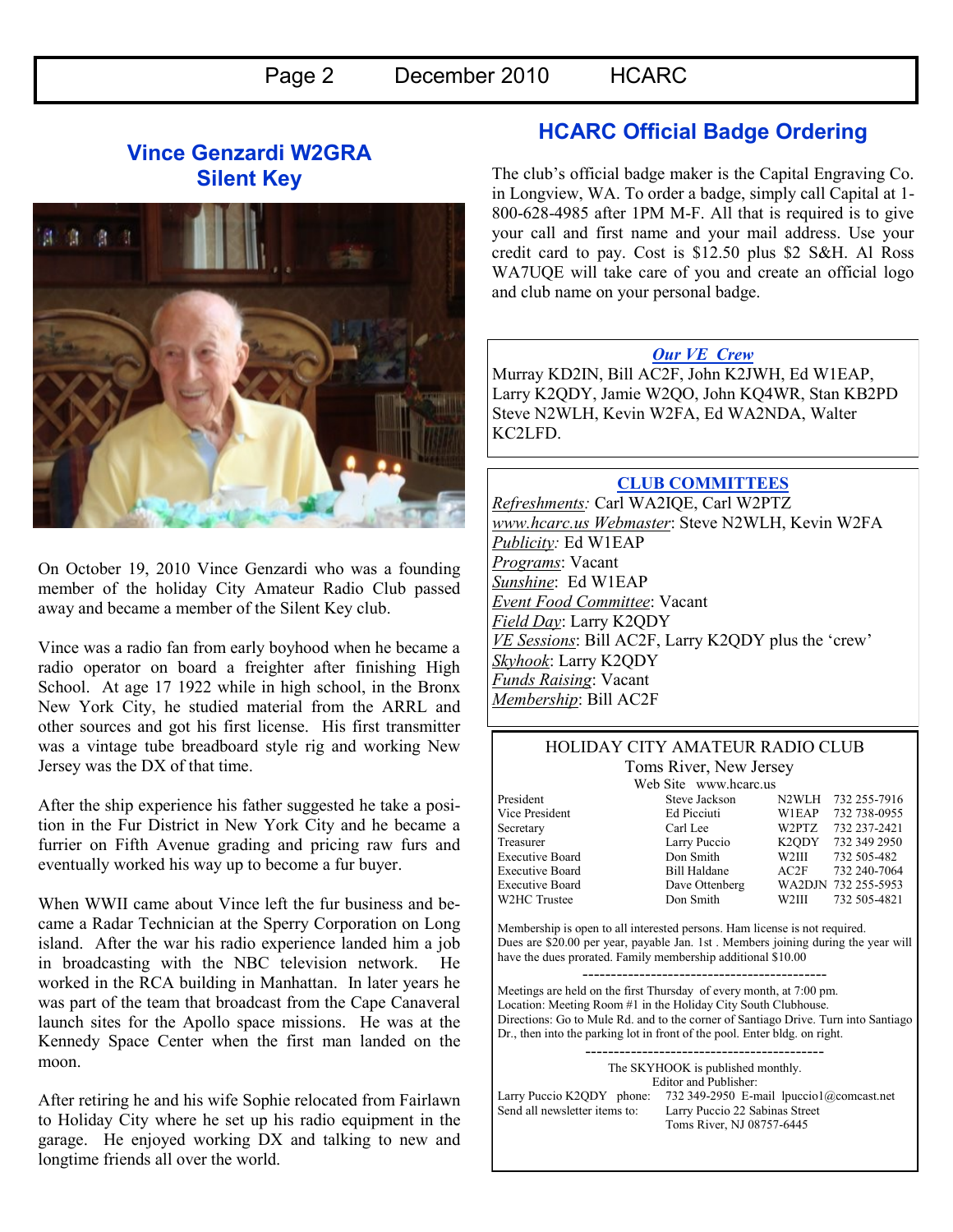#### *Continued from page 2*

When his wife became ill they moved to an assisted living home in Parsippany near his son but he was not able to set up any radio equipment as there was a very high noise level in the vicinity.

Each year, in June, a group of the Holiday City ARC members would travel to the home in Parsippany and celebrate Vince"s birthday. This past June he told us about the old days in radio and how he enjoyed operating, building equipment and erecting antennas. In the past Vince had a little garden at the home where he grew tomatoes, peppers, and string beans. He enjoyed being able to go out and do some gardening. This year his walking had worsened and he required a wheel chair to get around.

73 Vince and we will all miss your smiling face.

## **Cell Phone restrictions**

P.L. 2007, CHAPTER 198, *approved November 2, 2007* Senate, No. 1099 *(Second Reprint)* **AN ACT** concerning the use of wireless telephones and electronic communication devices in motor vehicles and amending P.L.2003, c.310.

**BE IT ENACTED** *by the Senate and General Assembly of the State of New Jersey:*

1. Section 1 of P.L.2003, c.310 (C.39:4-97.3) is amended to read as follows:

1. a. The use of a wireless telephone or electronic communication device by an operator of a moving motor vehicle on a public road or highway shall be unlawful except when the telephone is a hands-free wireless telephone or the electronic communication device is used hands-free, provided that its placement does not interfere with the operation of federally required safety equipment and the operator exercises a high degree of caution in the operation of the motor vehicle. For the purposes of this section, an "electronic communication device" **shall not include an amateur radio**.

b. The operator of a motor vehicle may use a hand-held wireless telephone while driving with one hand on the steering wheel only if:

The operator has reason to fear for his life or safety, or believes that a criminal act may be perpetrated against himself or another person; or(2) The operator is using the telephone to report to appropriate authorities a fire, a traffic accident, a serious road hazard or medical or hazardous materials emergency, or to report the operator of another motor vehicle who is driving in a reckless, careless or ot

wise unsafe manner or who appears to be driving under the influence of alcohol or drugs.A hand-held wireless telephone user's telephone records or the testimony or written statements from appropriate authorities receiving such calls shall be deemed sufficient evidence of the existence of all lawful calls made under this paragraph. As used in this act, "hands-free wireless telephone"

means a mobile telephone that has an internal feature or function, or that

is equipped with an attachment or addition, whether or not permanently part of such mobile telephone, by which a user engages in a conversation without the use of either hand; provided, however, this definition shall not preclude the use of either hand to activate, deactivate, or initiate a function of the telephone.

"Use" of a wireless telephone or electronic communication device shall include, but not be limited to, talking or listening to another person on the telephone, text messaging, or sending an electronic message via the wireless telephone or electronic communication device.

c. Enforcement of this act by State or local law enforcement officers shall be accomplished only as a secondary action when the operator of a motor vehicle has been detained for a violation of Title 39 of the Revised Statutes or another offense Deleted by amendment, P.L., c. (now pending before the Legislature as this bill).

d. A person who violates this section shall be fined no less than \$100 or more than \$250.

e. No motor vehicle points or automobile insurance eligibility points pursuant to section 26 of P.L.1990, c.8 (C.17:33B -14) shall be assessed for this offense.

f. The Chief Administrator of the New Jersey Motor Vehicle Commission shall develop and undertake a program to notify and inform the public as to the provisions of this act. g. Whenever this section is used as an alternative offense in a plea agreement to any other offense in Title 39 of the Revised Statutes that would result in the assessment of motor vehicle points, the penalty shall be the same as the penalty for a violation of section 1 of P.L.2000, c.75 (C.39:4-97.2), including the surcharge imposed pursuant to subsection f. of that section, and a conviction under this section shall be considered a conviction under section 1 of P.L.2000, c.75 (C.39:4-97.2) for the purpose of determining subsequent enhanced penalties under that section. (cf: P.L.2003, c.310, s.1)

2. Section 3 of P.L.2003, c.310 (C.39:4-97.5) is amended to read as follows:

3. This act supersedes and preempts all ordinances of any county or municipality with regard to the use of a wireless telephone or electronic communication device by an operator of a motor vehicle.(cf: P.L.2003, c.310, s.3) **[**2**]** 3. This act shall take effect **[**immediately**]** on the first day of the fourth month **[**after**]** following enactment. Makes it a primary offense for motorists to talk on or text message with hand-held wireless telephone or electronic communication device while driving.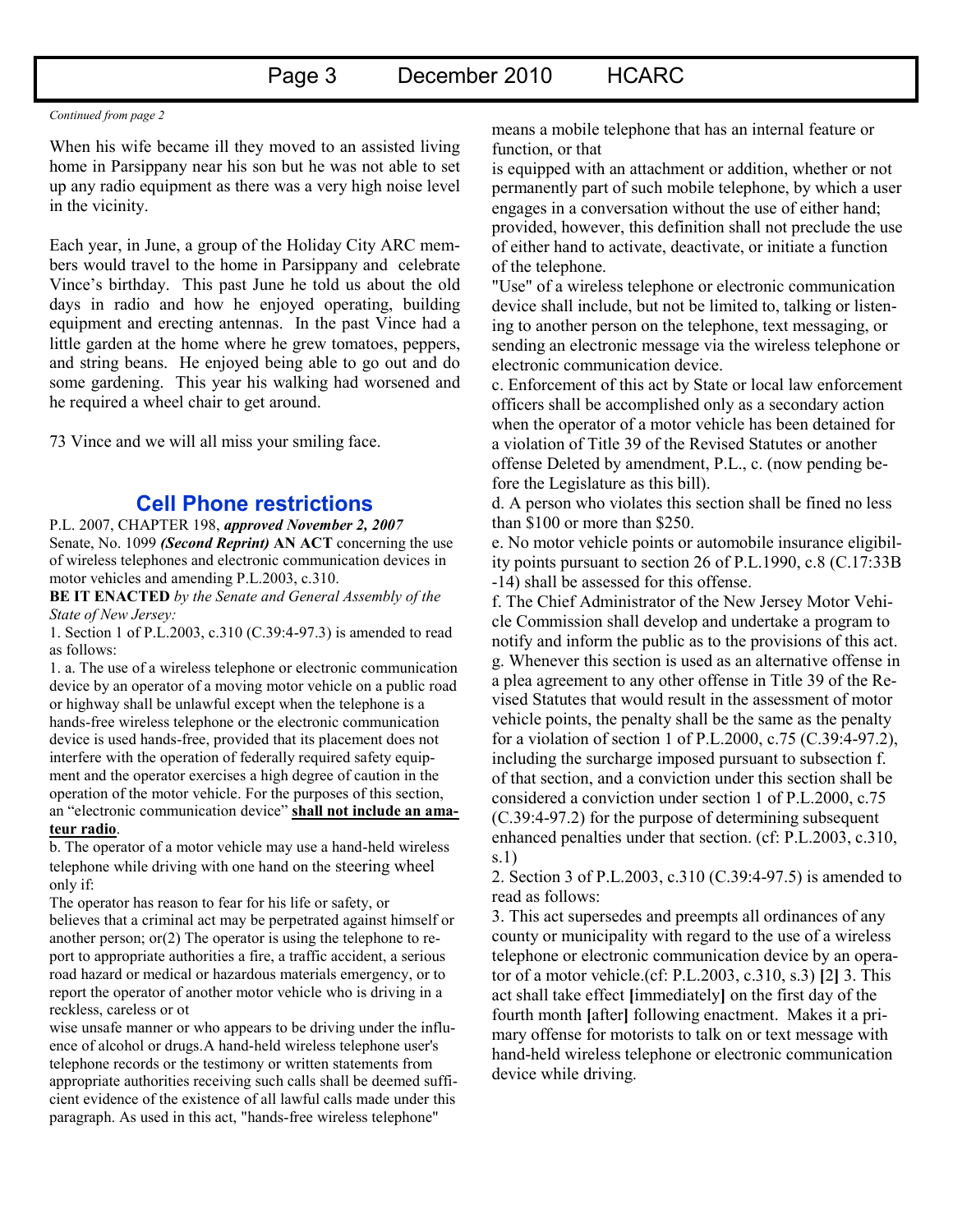Page 4 December 2010 HCARC

## **Special Events: By Kevin Wagner W2FA**

#### **12/04/2010 | Honoring the Traveling Vietnam Veterans Memorial Wall, the St Mary Parish Marine Corps League and honoring all veterans**

**Dec 4, 1600Z-2300Z, W5BMC**, Morgan City, LA. Bayouland Emergency Amateur Radio Service . 14.250 7.240. QSL. BEARS-W5BMC, 708 Front St, Morgan City, LA 70380. [ka5lmz@arrl.net](mailto:)

#### **12/04/2010 | Christmas in Bethlehem (GA)**

**Dec 4-Dec 5, 1700Z-1700Z, WR4BC**, Bethlehem, GA. Barrow Amateur Radio Club. 21.365 14.265 7.265 3.875. QSL. Barrow Amateur Radio Club, 287 Crescent Ct, Winder, GA 30680. A unique collectable QSL will be issued, complete with the Bethlehem Christmas Postmark, to arrive at your QTH before Christmas. [barrowhamradio.org](http://barrowhamradio.org/)

#### **12/04/2010 | Pearl Harbor Commemoration**

**Dec 4-Dec 5, 1500Z-2130Z, N4WIS**, Virginia Beach, VA. USS Wisconsin Radio Club. 14.264. QSL. USS Wisconsin Radio Club, PO Box 6682, Virginia Beach, VA 23456. [n4wis.org](http://n4wis.org/)

#### **12/04/2010 | SEC Amateur Radio Clubs Special Event**

**Dec 4, 1300Z-1900Z, W1BEW**, Maryville, TN. SEC Amateur Radio Clubs. 14.250 7.250. Certificate & QSL. SEC Amateur Radio Clubs, 2703 Chantay Dr, Maryville, TN 37803. Contact all participating clubs for certificate; indiviual clubs will send QSLs.

#### **12/05/2010 | CARG 10 Meter SSB Contest**

**Dec 5, 0000Z-2200Z, W4H**, Quebradillas, PR. Caribbean Amateur Radio Group, Inc. 28.500 28.300. Certificate & QSL. Caribbean Amateur Radio Group, HC4 Box 43014, Hatillo, PR 00659. QSL to all contacts; for contest rules see [wavilesjr@yahoo.com](mailto:)

#### **12/07/2010 | Pearl Harbor Day**

**Dec 7, 1500Z-2245Z, W5KID**, Baton Rouge, LA. Baton Rouge and USS Kidd Amateur Radio Clubs. Gen bands CW in QRP bands. QSL. W5KID, 305 S River Dr, Baton Rouge, LA 70802. *Primary frequency is 20 meters.* [www.lsu.edu/brarc/uss\\_kidd.htm](http://www.lsu.edu/brarc/uss_kidd.htm)

#### **12/11/2010 | Pearl Harbor Remembrance Day; Fleet Marine Force established 1933**

**Dec 11, 1700Z-2359Z, NI6IW**, San Diego, CA. USS Midway (CV41) Museum Radio Operations Room. SSB 14.320 7.250 D-STAR 012C 2m/7cm SOCAL rptrs. QSL. USS Midway Museum Radio Room, 910 N Harbor Dr, San Diego, CA 92101.[kk6fz@arrl.net](mailto:)

#### **12/11/2010 | Santa Net**

**Dec 11, 2030Z-2359Z, W2HO**, Newburgh, NY. Orange County (NY) Amateur Radio Club. 7.200 3.920. QSL. Orange County Amateur Radio Club - Santa, PO Box 624, Cornwall, NY 12518. Santa Claus will be making a special appearance to talk to all good girls and boys on Santa Net. A special QSL card will be sent out immediately after the event, from Santa himself, to the call sign used. Santa trusts the license holder will pass the QSL card along to the child. [www.ocarc-ny.org](http://www.ocarc-ny.org/)

#### **12/11/2010 | Annual Christmas Greetings from the Twin Christmas Cities**

**Dec 11-Dec 12, 1400Z-2000Z, WX3MAS**, Nazareth, PA. Christmas City and Deleware-Leigh Amateur Radio Clubs. 28.465 21.365 14.265 7.270 3.970. QSL. CCARC/DLARC WX3MAS, Graystone Building Gracedale Complex, RR 8 , Nazareth, PA 18064. Times are daily. Certificate on request. [www.dlarc.org](http://www.dlarc.org/)

#### **12/11/2010 | International Space Museum**

**Dec 11, 1600Z-2300Z, KF5HDN**, Deming, NM. Mimbres Valley Radio Club. 21.300 14.270. QSL. David Jorgensen, WD5COV, 18645 Cortex Rd SE, Deming, NM 88030.

#### **12/17/2010 | The Winter Festival of Lights 26th Anniversary at Oglebay Park**

**Dec 17-Dec 19, 1400Z-2200Z, W8ZQ**, Wheeling, WV. Northern Panhandle Amateur Radio Club. 145.52 18.120 14.250 7.250 3.850 1.850. Certificate. Joe McCready, WB8CTC , PO Box 192, Blaine, OH 43909. SSB & Digital modes; other bands when available. Look at DX Clusters for sightings or if you hear us, POST US Please. Please include SASE.

#### **12/18/2010 | Bethlehem, New Mexico**

**Dec 18, 1500Z-2300Z, KC5OUR**, Belen, NM. Valencia County Amateur Radio Association. 21.372 14.272 7.272. QSL. VCARA, PO Box 268, Peralta, NM 87042. [qsl.net/](http://qsl.net/KC5OUR) [KC5OUR](http://qsl.net/KC5OUR)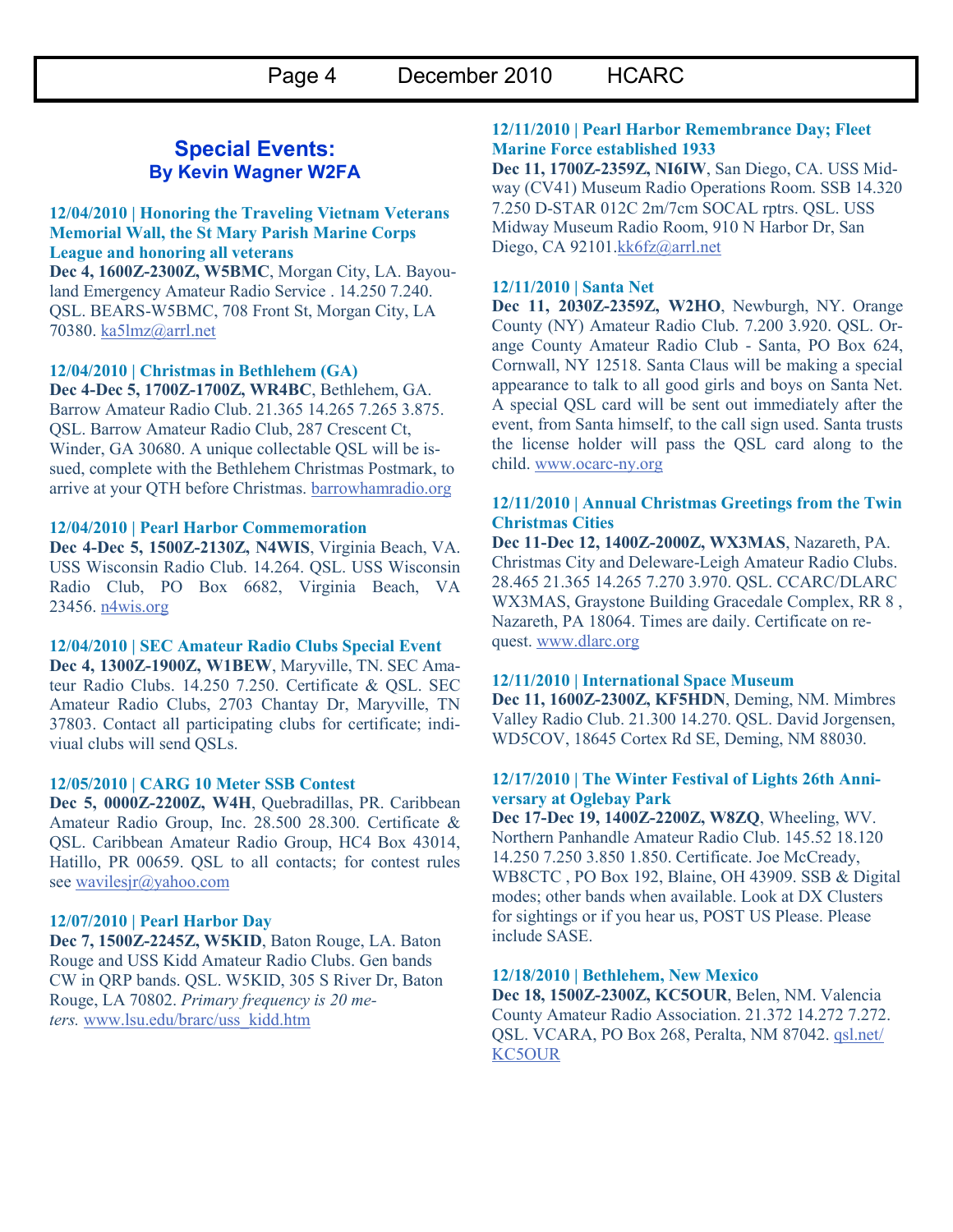Page 5 December 2010 HCARC

## **How's DX By Russ Young WA2VQV**

**Russ, WA2VQV worked:**

**On 40 Meters CW:** HH2/OH2TA Haiti, PJ6A Saba, PJ7E Sint Maarten, TO3GA Martinique.

**On 40 Meters SSB:** PJ7E Sint Maarten.

**On 30 Meters CW:** PJ4D Bonaire.

**On 20 meters CW:** 5R8RJ Madagascar, HH2/PY3SB Haiti, PJ2/K2NV Curacao, PJ4D Bonaire, PJ6A Saba, TO3GA Martinique, VP9/AA4V Bermuda.

**On 20 Meters SSB:** 3DA0TM Swaziland, PJ2/DL5RDP Curacao, PJ4/WA1Z Bonaire, PJ5/AH6HY St. Eustatius, PJ7E Sint Maarten, RK3AWL European Russia, XM7CPR Canada.

**On 17 Meters CW:** E74A Bosnia-Herzogovina, EW8O Belarus, PJ2/K2TQC Curacao, PJ4D Bonaire, PJ6A Saba, PJ7E Sint Maarten, V44KAI St. Kitts & Nevis, YL2BJ Latvia.

**On 17 Meters SSB:** FM4NB Martinique, FP/KV1J St. Pierre & Miquelon, PJ2/K2TQC Curacao, PJ5/AA4NC St. Eustatius, PJ6A Saba, PJ7E Sint Maarten, VP5/N1WON Turks & Caicos.

**On 15 Meters CW:** E51NOU South Cook Islands, PJ2T Curacao, PJ4D Bonaire, PJ5/K1XM St. Eustatius, PJ6A Saba, PJ7E Sint Maarten.

**On 15 Meters SSB:** PJ4D Bonaire, PJ6A Saba, PJ7E Sint Maarten.

**On 12 Meters CW:** CT1JOP Portugal, KP2HC U.S. Virgin Islands, OZ1CTK Denmark, PJ2T Curacao, PJ6A Saba, PJ7E Sint Maarten.

**On 12 Meters SSB:** CT1ILT Portugal, KP2/N1WON U.S. Virgin Islands, ON7CD Belgium, PJ6A Saba, YL2BJ Latvia.

**On 10 Meters CW:** PJ6A Saba, PJ7E Sint Maarten.

**On 10 Meters SSB:** PJ4W Bonaire, PJ6A Saba.

**Joe, KC2QLA worked:**

**On 20 Meters SSB:** PA5K Netherlands, 8P6ER Barbados,

8RIZ Guyana, PJ7E St. Maarten, Saba, St. Eust, EA8UP-Canary Islands, OE4DIA Austria, TI5N Costa Rica, HK6P Columbia, P40W Aruba, HI3TEJ Dominican Republic, MU/F4EGD Gurnsey

**On 17 Meters SSB:** VE4TV Canada, CO6LC Cuba, VP5/ N1WON Turks & Caicos Is.

**On 15 Meters SSB:** E71A, Bosnia-Herzegovina

**On 10 Meters SSB:** IS0KEB Sardinia, ON7CD Belgium, EA1DR Spain

**Larry, K2QDY worked:**

**On 160 Meters CW:** VE3EJ VE3OSG CK3CUI Canada.

**On 80 Meters SSB:** LX1UN LZ2ZD Luxemburg, OZ2HT Norway, KP2YL Ct Croix, E77U Bosnia Herzogina, F6ECS France, G4ATA England, VP2V Virgin Islands.

**On 80 Meters CW:** 8P9NX Barbados

**On 40 Meters CW:** ZA1Z Albania, KP2B Virgin Islands, HA5MY Hungary, RZ3QZ Russia, CT1ZQ Portugal.

**On 30 Meters CW:** EA4DTD Spain, IK3TZB Italy, F2IL France, DL8CA Germany, H74LEON Costa Rica, 6V7Z Senegal.

**On 20 meters CW:** KL7AIR Alaska, Z30V Macedonia, RA3UT UA6GR RZ3QZ Russia,

73 & Good Hunting, Russ, WA2VQV

## **Locating Ham's**

Here is a neat site. With it you can locate hams anywhere in the US by putting in the location you want. I put in our zip code of 08757 and came up with a big list of local hams. By clicking on their call you get a box showing all the FCC info on them. Great for getting correct info for the membership records, membership development, and so on.

<http://hams.mapmash.com/hammap.php>

Murray Goldberg KD2IN